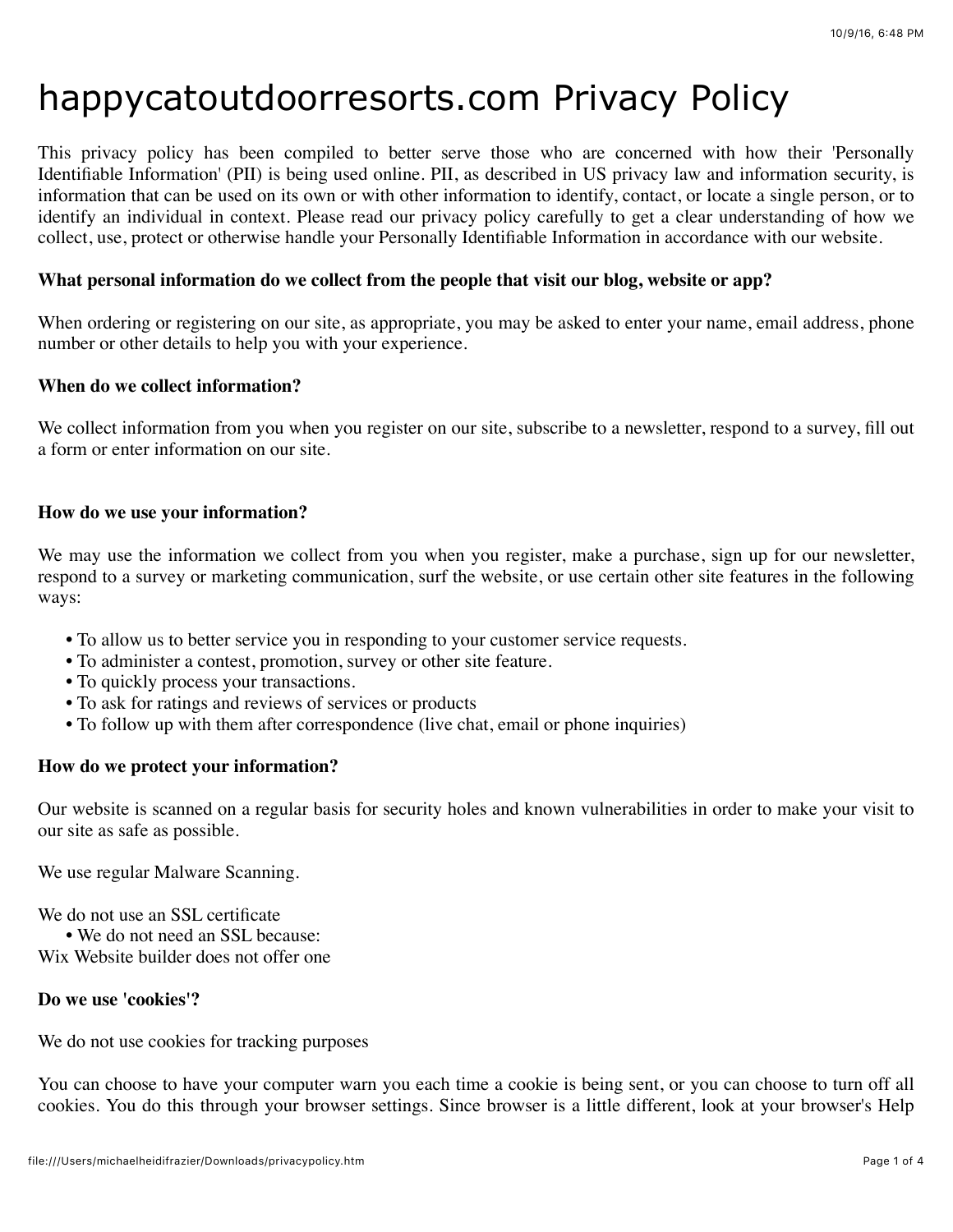Menu to learn the correct way to modify your cookies.

If you turn cookies off, some features will be disabled. that make your site experience more efficient and may not function properly.

However, you will still be able to place orders .

## **Third-party disclosure**

We do not sell, trade, or otherwise transfer to outside parties your Personally Identifiable Information unless we provide users with advance notice. This does not include website hosting partners and other parties who assist us in operating our website, conducting our business, or serving our users, so long as those parties agree to keep this information confidential. We may also release information when it's release is appropriate to comply with the law, enforce our site policies, or protect ours or others' rights, property or safety.

However, non-personally identifiable visitor information may be provided to other parties for marketing, advertising, or other uses.

#### **Third-party links**

We do not include or offer third-party products or services on our website.

#### **California Online Privacy Protection Act**

CalOPPA is the first state law in the nation to require commercial websites and online services to post a privacy policy. The law's reach stretches well beyond California to require any person or company in the United States (and conceivably the world) that operates websites collecting Personally Identifiable Information from California consumers to post a conspicuous privacy policy on its website stating exactly the information being collected and those individuals or companies with whom it is being shared. - See more at: http://consumercal.org/california-onlineprivacy-protection-act-caloppa/#sthash.0FdRbT51.dpuf

#### **According to CalOPPA, we agree to the following:**

Users can visit our site anonymously.

Once this privacy policy is created, we will add a link to it on our home page or as a minimum, on the first significant page after entering our website.

Our Privacy Policy link includes the word 'Privacy' and can easily be found on the page specified above.

You will be notified of any Privacy Policy changes:

**•** On our Privacy Policy Page

Can change your personal information:

**•** By emailing us

#### **How does our site handle Do Not Track signals?**

We honor Do Not Track signals and Do Not Track, plant cookies, or use advertising when a Do Not Track (DNT) browser mechanism is in place.

## **Does our site allow third-party behavioral tracking?**

It's also important to note that we do not allow third-party behavioral tracking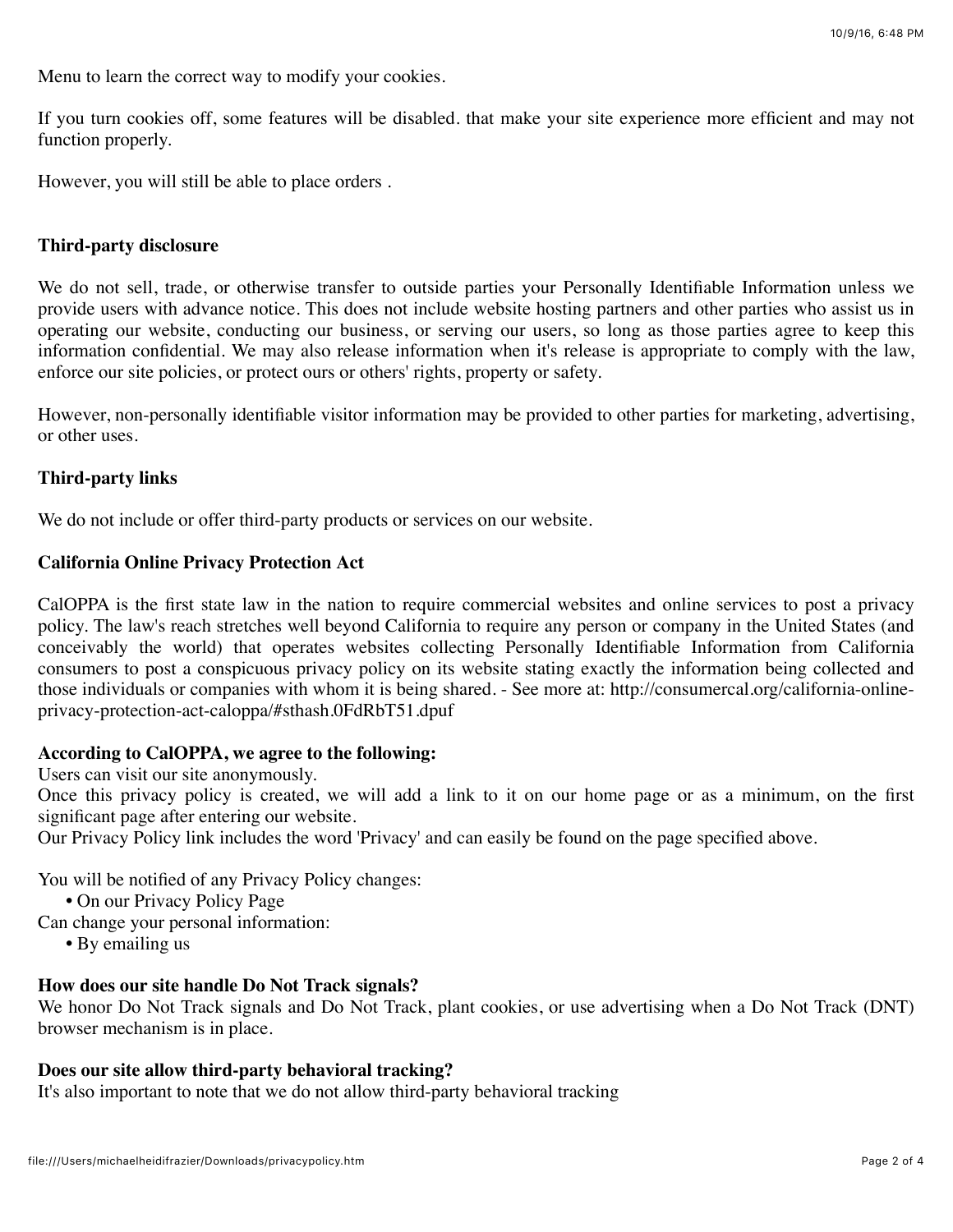## **COPPA (Children Online Privacy Protection Act)**

When it comes to the collection of personal information from children under the age of 13 years old, the Children's Online Privacy Protection Act (COPPA) puts parents in control. The Federal Trade Commission, United States' consumer protection agency, enforces the COPPA Rule, which spells out what operators of websites and online services must do to protect children's privacy and safety online.

We do not specifically market to children under the age of 13 years old.

## **Fair Information Practices**

The Fair Information Practices Principles form the backbone of privacy law in the United States and the concepts they include have played a significant role in the development of data protection laws around the globe. Understanding the Fair Information Practice Principles and how they should be implemented is critical to comply with the various privacy laws that protect personal information.

## **In order to be in line with Fair Information Practices we will take the following responsive action, should a data breach occur:**

We will notify you via email

**•** Within 1 business day

We also agree to the Individual Redress Principle which requires that individuals have the right to legally pursue enforceable rights against data collectors and processors who fail to adhere to the law. This principle requires not only that individuals have enforceable rights against data users, but also that individuals have recourse to courts or government agencies to investigate and/or prosecute non-compliance by data processors.

## **CAN SPAM Act**

The CAN-SPAM Act is a law that sets the rules for commercial email, establishes requirements for commercial messages, gives recipients the right to have emails stopped from being sent to them, and spells out tough penalties for violations.

#### **We collect your email address in order to:**

- **•** Send information, respond to inquiries, and/or other requests or questions
- **•** Market to our mailing list or continue to send emails to our clients after the original transaction has occurred.

#### **To be in accordance with CANSPAM, we agree to the following:**

- **•** Not use false or misleading subjects or email addresses.
- **•** Identify the message as an advertisement in some reasonable way.
- **•** Include the physical address of our business or site headquarters.
- **•** Monitor third-party email marketing services for compliance, if one is used.
- **•** Honor opt-out/unsubscribe requests quickly.
- **•** Allow users to unsubscribe by using the link at the bottom of each email.

#### **If at any time you would like to unsubscribe from receiving future emails, you can email us at**

**•** Follow the instructions at the bottom of each email.

and we will promptly remove you from **ALL** correspondence.

## **Contacting Us**